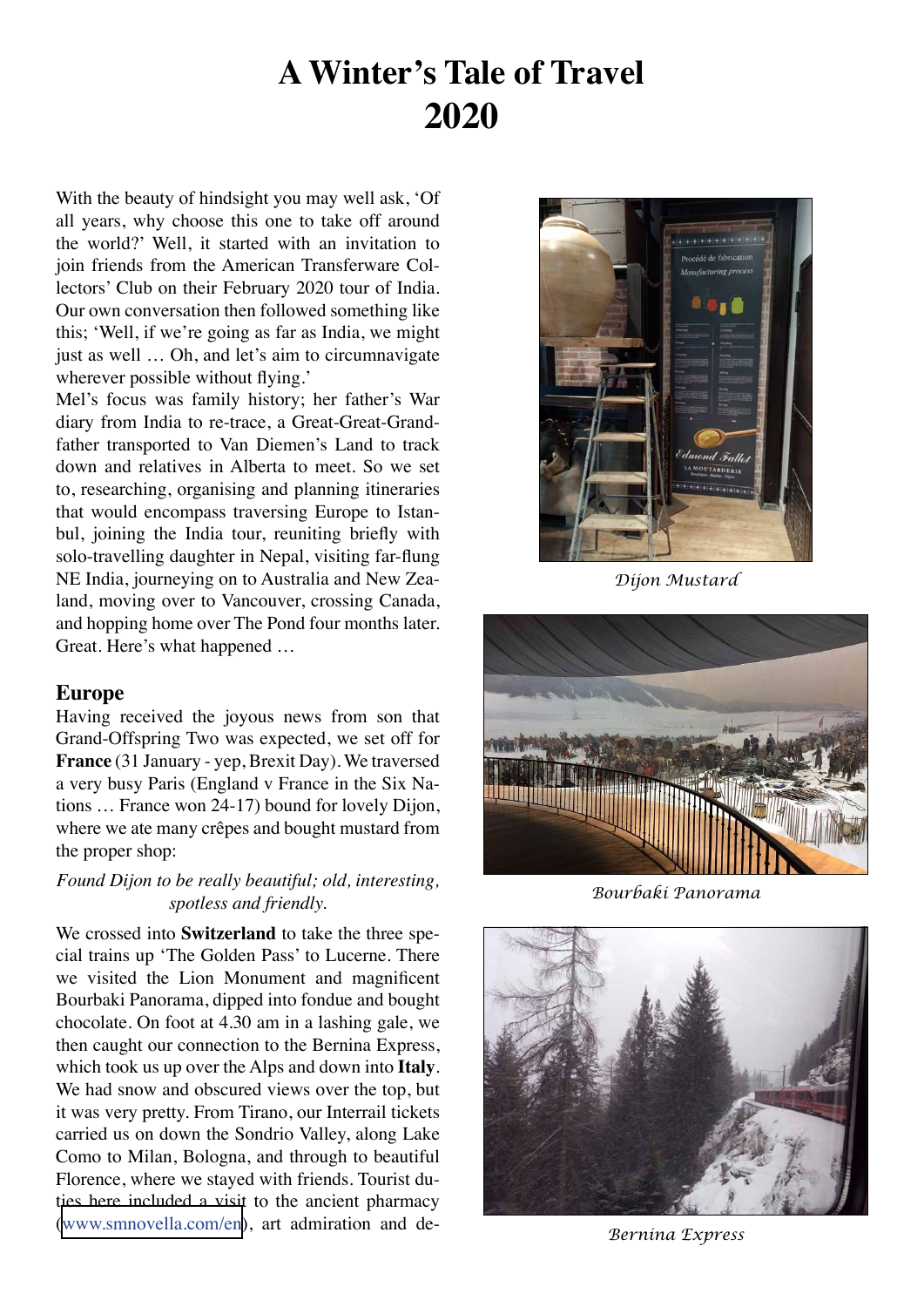vouring Florentines. It was now 7 February; little did we foresee the epidemic which was about to strike northern Italy so hard. Not a bit … and so in blissful, healthy ignorance we whizzed on down the length of 'the boot' to Brindisi; an important port for Romans and Crusaders:

#### *What a lovely place! Full of antiquity; archaeological sites, museums, churches, temples, monuments, columns, ancient pottery, mosaics and frescoes.*

From there we caught the overnight ferry across the Adriatic to **Greece**, on which we first witnessed apparent 'social distancing' behaviour shown towards Oriental tourists. We disembarked to catch three buses and a train across Greece to Athens, which took us along the coast and through mountains, with olive, lemon and orange trees a-plenty. We arrived to a full moon and view of the Acropolis. We walked for miles around the city, and can recommend the funicular railway up to the top of Lycabettus Hill for the  $360^{\circ}$  view. See e-Postcard from Freddy the Teddy (frequent correspondent) to Grand-Offspring One.

Somewhat defeated by the vagaries of winter ferry timetables and Greek/Turkish politics, we finally capitulated and flew on to Istanbul, **Turkey**, where we stayed for five days. This city was awesome and good preparation for our onward independent travel beyond Europe:

*Istanbul harder to navigate. Chaotic, busy, less English spoken. Very lively. Much trading everywhere.*

We used the ferries up, down and across the Bosphorus like the locals, with several long 'cruises' costing less than £2.50. We visited a huge, eerie basilica cistern and, preferring the Spice Bazaar to the Grand Bazaar, bought lemon pepper and teas of pomegranate and eucalyptus:

#### *The changing skyscape over our city view is wonderful. The call to prayer can be heard everywhere at various times of the day 6am to 6pm.*

Transport to date included train, tram, funicular, cable car, bus, coach, taxi, ferry, much Shanks' pony – and one 'plane. It was time to join the land of the tuk-tuks, and so (15 February) we ventured on to Delhi to meet up with our American friends …

## **India Part I**

While we were concerned that the tour might be an organised bubble of western comfort from which we would gaze out onto the real India, we also felt it would give us confidence to venture on to the War



*Ancient Pharmacy, Florence*



*Athens e-Postcard from Freddy the Teddy*



*Historic Tram, Istanbul*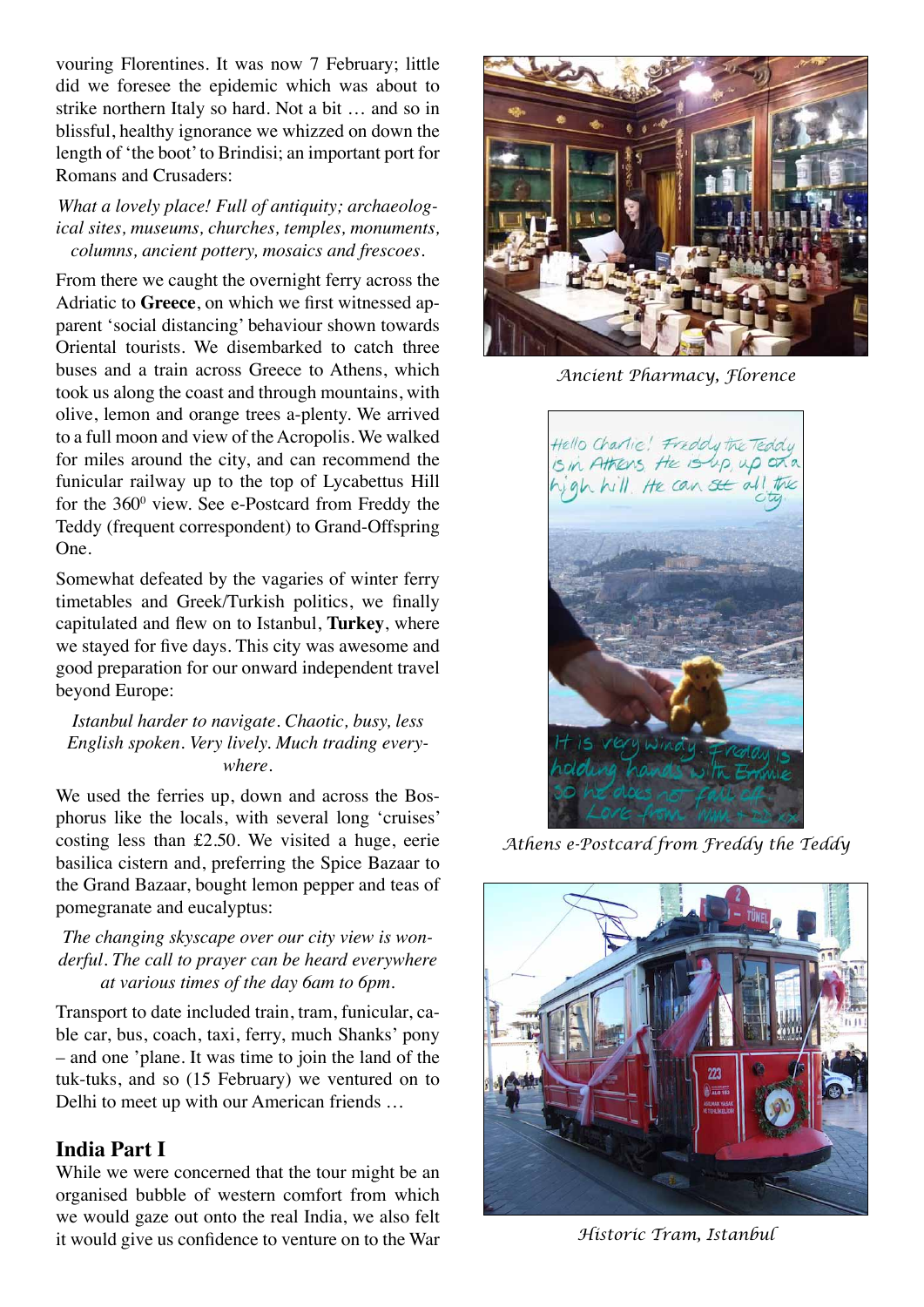diary sites in furthest Assam, and beyond. But, of course, it was actually fantastic. The focus of the tour was Indian scenes found on British transferware. For a detailed article on the India tour sites and corresponding pieces of transferware pottery, click [here.](http://www.reynardine.co.uk/IndiaSack.pdf)

Thus, in some luxury, we visited sites in Delhi, Kolkata, Allahabad, Varanasi, Agra, Ranthambore National Park, Jaipur and Bikaner. Where parts of the tour coincided with the War diary entries, in remembrance we were also able to retrace road, river



*Indian Scene on Transferware c.1830* 



*Step Well, Delhi*

and rail routes Mr Ted (Mel's father) had traversed himself in Pre-Partition India.

Outstanding memories include the Taj Mahal, which surpassed all expectations, and Varanasi - where we witnessed bathing in the Ganges, the burning Ghats and evening prayer ceremony:



*Flower Market, Kolkata*



*Mughal Tombs, Allahabad*



*Taj Mahal, Agra*

*There is something like 70 Ghats here, nearly all for mixed bathing (caste, gender), a few for laundry and two for cremation. Saw one burning Ghat, many aspire to cremation here. Walked along the river – a cricket game in every Ghat – and through the maze of lanes. Fascinating ancient city and spiritual populace.*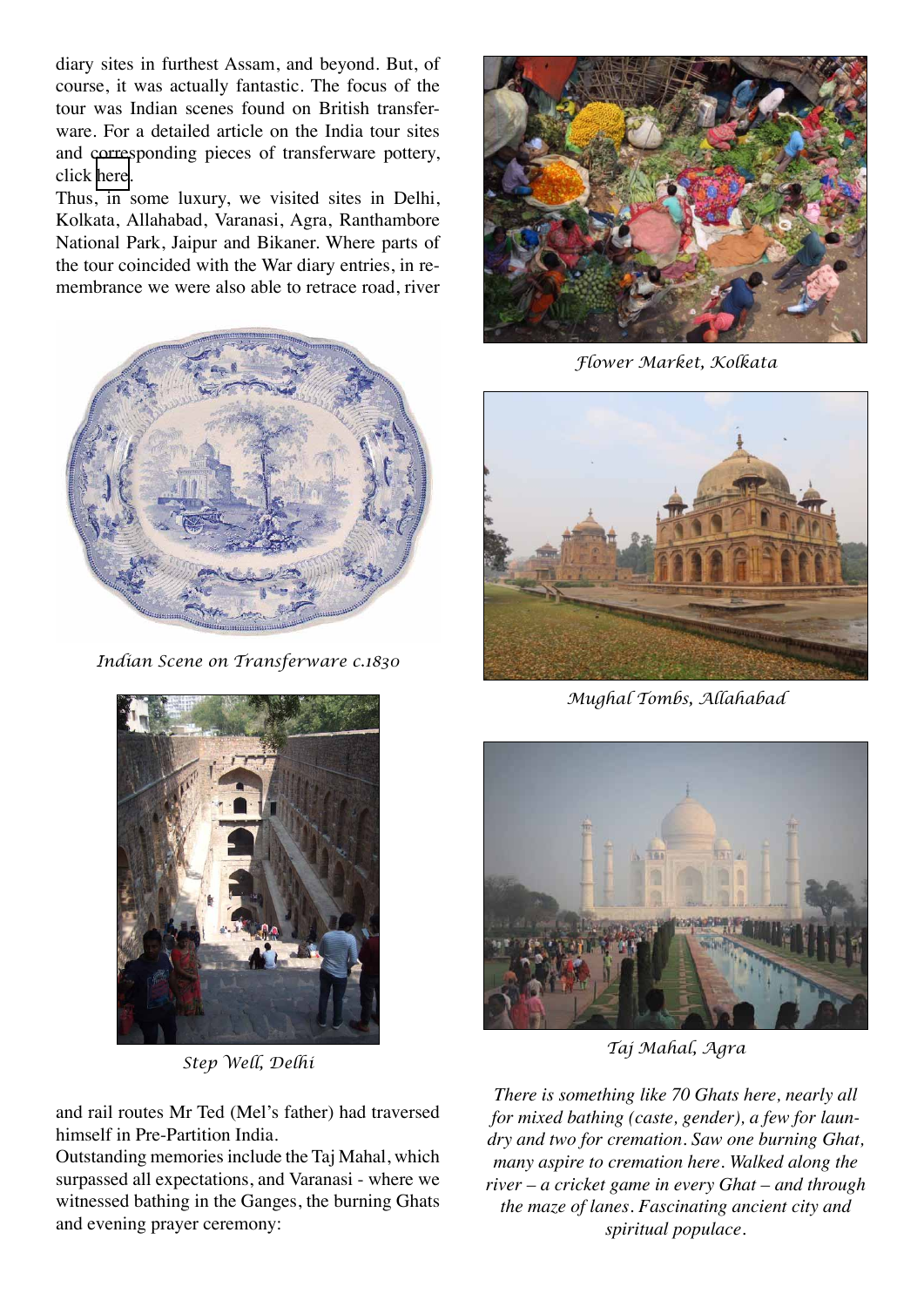Meanwhile (27 February), while making arrangements for rendezvous in Nepal with daughter:

*Getting concerned about spread of Coronavirus; hope it won't stop play.*



*Bathers at Dawn, River Ganges, Varanasi*



*Moo-terbikes, Jaipur*



*Mothers and Others, Ranthambore*



*Transferware Decoration, Old Fort, Bikaner*

# **Nepal**

We reunited for family time in Pokhara (3 to 8 March) beside the lake, beneath the leviathan Annapurnas. Activities included challenging walks, cycle rides, boating, lauding hang-gliders and supporting both the Gurkha and International Mountain museums.

The developing pandemic had its first impact on our plans here when we learned that the forthcoming joyous Holi Festival celebrations were to be curtailed (daughter was to have partied, showering in glorious coloured powders).



*Sunrise on the Annapurnas, Pokhara*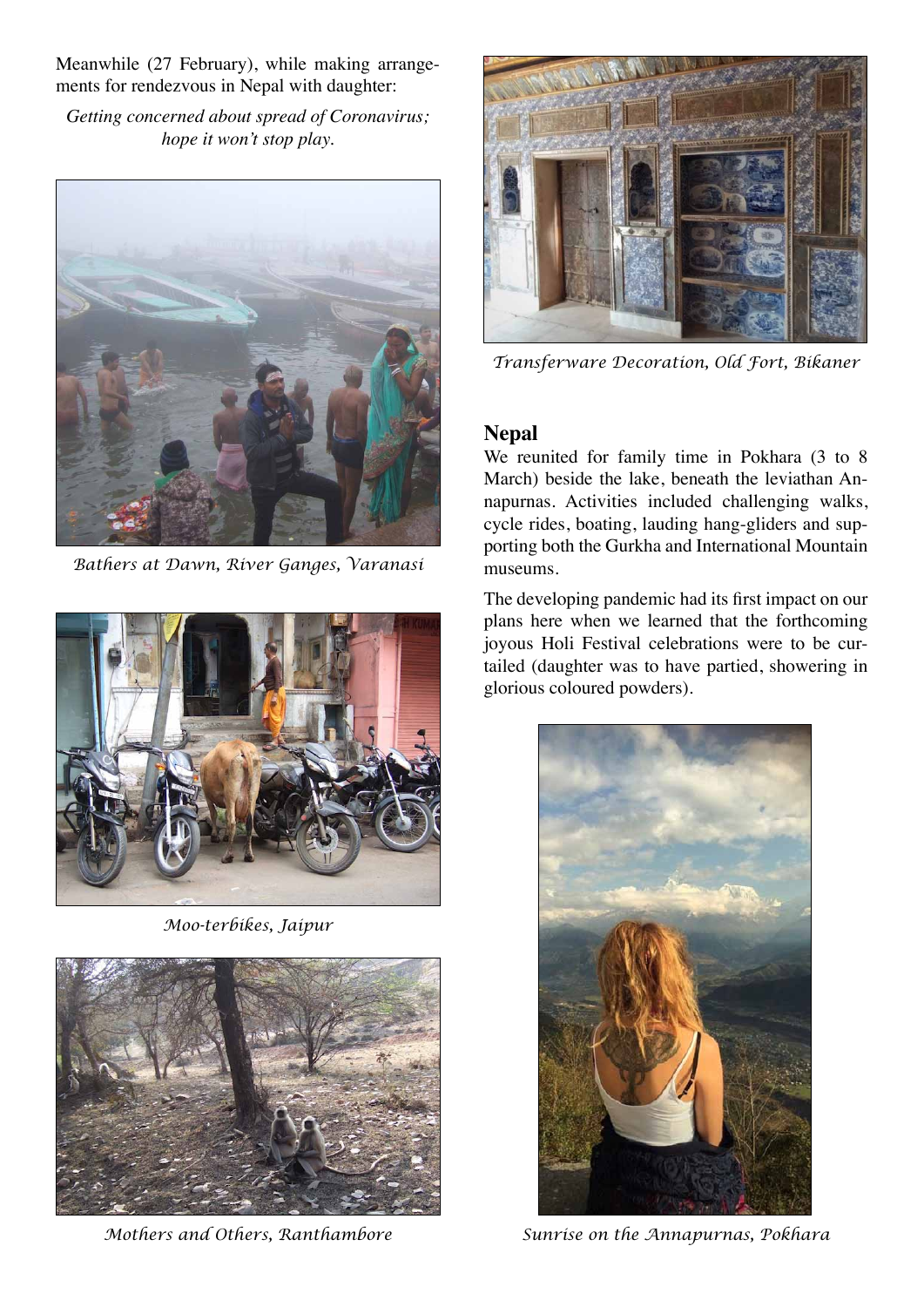Once again, we parted ways and moved on to Kathmandu, where few took notice of the Holi ban and got merrily showered regardless. It was a spectacle. We managed a long hike in the national park to view the Himalayan range, and a final happy day visiting a local village, Khokana:

*We saw an ancient rapeseed oil process, carpet weaving, spinning, spices drying, farming, a school, carved wooden architecture and a babyweaning ceremony. Also, sadly, much earthquake damage from 2015.*



*Coloured Powders on Sale for Holi, Nepal*



*Holi, Earthquakes & Mountains, Kathmandu* 

With the news that international borders were closing, came an end to our Grand Tour as planned. We then faced a dilemma: to stay put and get stuck; to dash to Australia and have to isolate; to go home and admit defeat; or to achieve the India War diary objective, albeit with all visa entry now closing within 24 hrs. To salvage what we could of our plans we chose the latter, left Kathmandu a day early (12 March), and headed for Darjeeling just in the nick of time.

*Emotional farewells to helpful host and family, also to mountains and lovely people. Rigorous airport checks for both security and health, but empty 'planes and airports.*

# **India Part II**

Mr Ted spent the happiest days of his War in Darjeeling, enjoying some rest, travelling up to the hill station on the little Himalayan Railway. Just as it had provided respite for War-weary soldiers, so it became our brief refuge from the burgeoning pandemic. Despite the fact that our own journey on the Toy Train actually took eleven hours (wet track, frequent halts for sand and much chai, don't ask), it was a joy. Darjeeling was definitely chilly, but we managed to find specific sites recorded in his diary:

*Caretaker in Gymkhana Club very kindly let us in – it has remained an unbelievable time warp. Mr Ted danced and roller-skated here!*



*Main Hall, Gymkhana Club, Darjeeling*